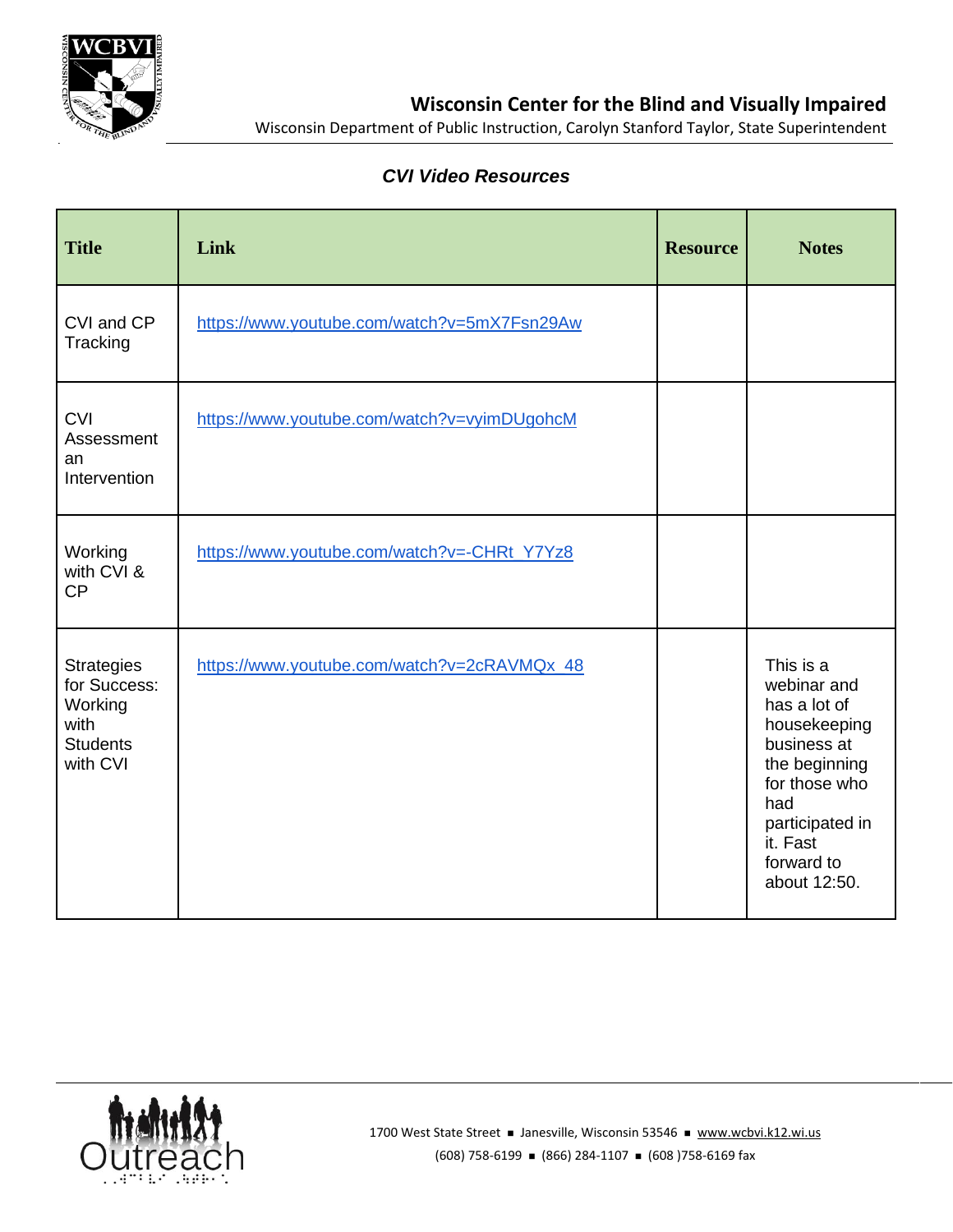

## **Wisconsin Center for the Blind and Visually Impaired**

Wisconsin Department of Public Instruction, Carolyn Stanford Taylor, State Superintendent

| <b>CVI Vision</b><br>Stimulation<br><b>Videos</b> | https://www.youtube.com/watch?v=lgQ10jfgJUE&t=31s<br>https://www.youtube.com/watch?v=L5baf5YUmeg&t=105s |  |
|---------------------------------------------------|---------------------------------------------------------------------------------------------------------|--|
| Find my<br>color                                  | https://www.youtube.com/watch?v=TL1_VUiQ9_w                                                             |  |
| <b>ABC Yellow</b><br>on Black                     | https://www.youtube.com/watch?v=o6PrCynQT0g<br>٠                                                        |  |
| <b>Shapes</b><br>orange                           | https://www.youtube.com/watch?v=HkKRouJqGCg                                                             |  |
| Animals red<br>on black                           | https://www.youtube.com/watch?v=clhi6OtOIAc                                                             |  |
| <b>Shapes</b><br>Yellow                           | https://www.youtube.com/watch?v=kx4vyK93EV8                                                             |  |
| What's That                                       | https://www.youtube.com/watch?v=DetsyOFBp60                                                             |  |